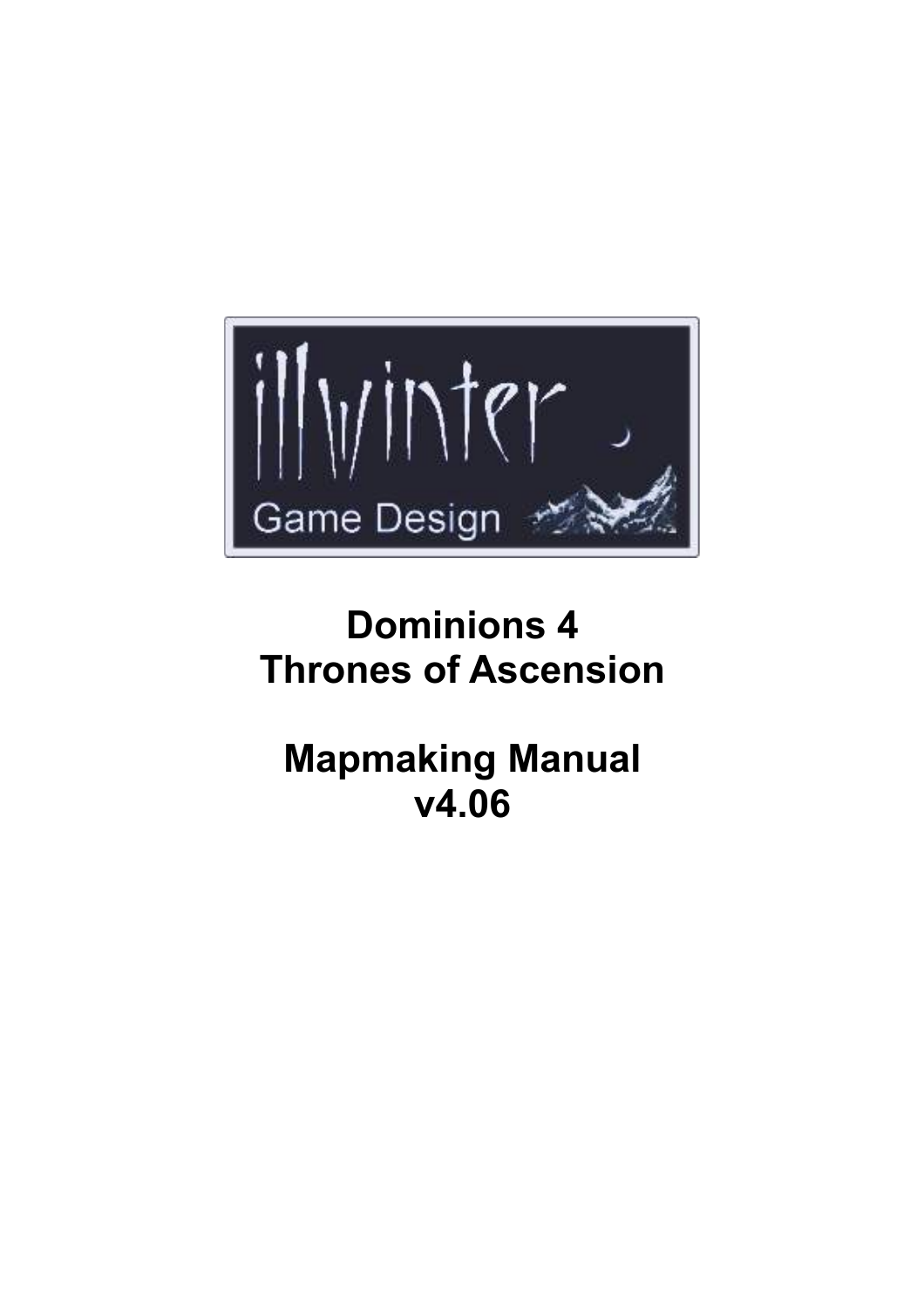## **Table of Contents**

| 6-2 Setting Connections3  |  |
|---------------------------|--|
| 6-3 Setting Terrain Type3 |  |
|                           |  |
|                           |  |

| 7-1 Required Map Commands4        |  |
|-----------------------------------|--|
| 7-2 Basic Map Commands4           |  |
| 7-3 Terrain Type in the Map File5 |  |
| 7-4 Advanced Map Commands5        |  |
|                                   |  |
|                                   |  |
| 9 Commander Commands9             |  |
|                                   |  |
| 11 Random Map Generator11         |  |
|                                   |  |
| 12-1 Dominions 3 Maps11           |  |
|                                   |  |
| 14 Obsolete Commands12            |  |
|                                   |  |
|                                   |  |

### **Content** Esko Halttunen Johan Karlsson

## Organization & Editing Esko Halttunen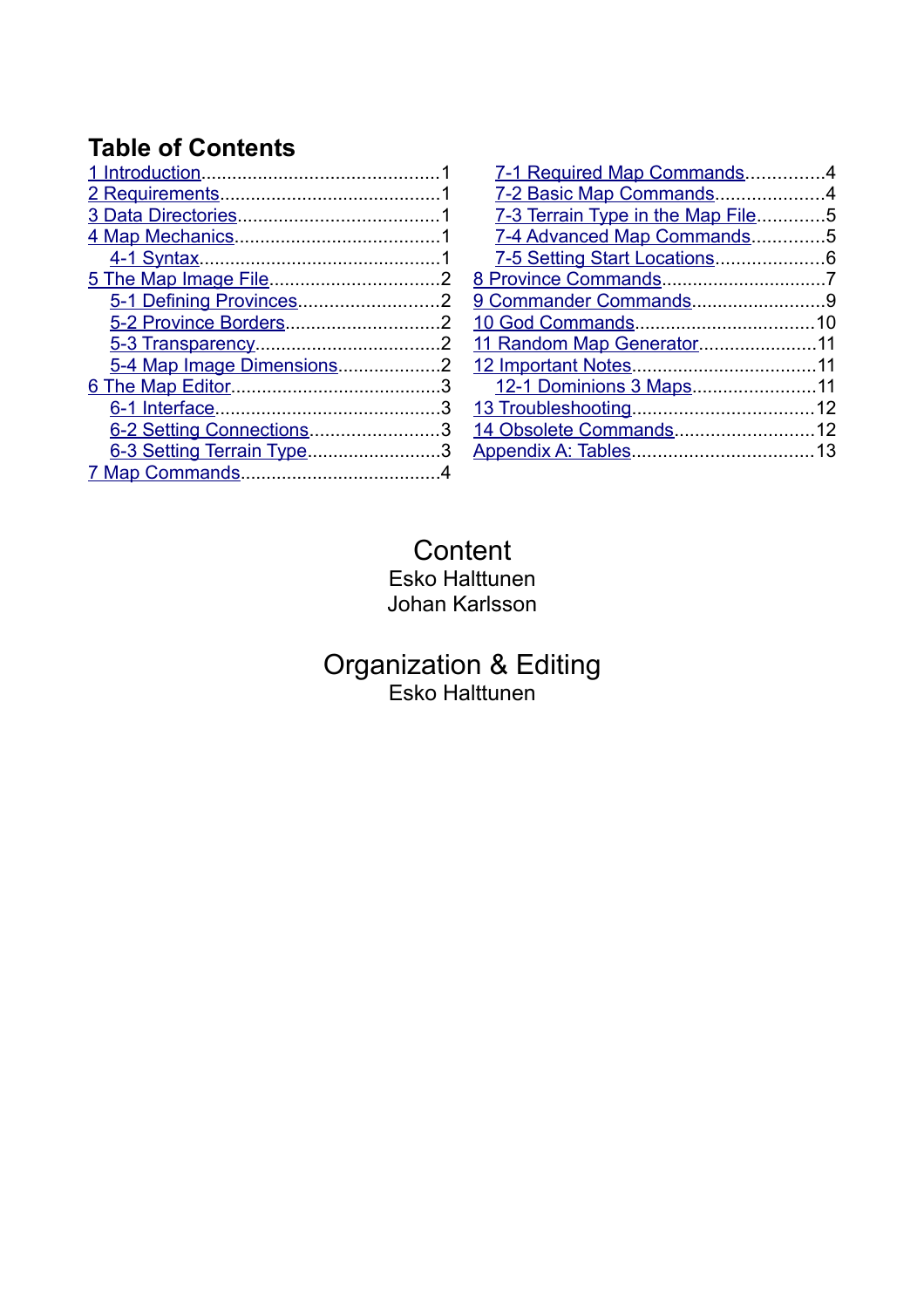## <span id="page-2-0"></span>**1 Introduction**

This document is a guide to making maps for Dominions 4. It covers the basics of how to create a map and how to use the functionality built into Dominions to customize and develop them beyond the basics provided by the graphical interface of the map editor.

This manual should give the reader all the tools necessary to create and modify maps, but it does not provide an extensive tutorial on how to create a map from scratch. Image processing guides are beyond the scope of this document. The chapter about the random map generator provides only the basics. The full potential of the RMG is beyond the scope of this manual.

## <span id="page-2-4"></span>**2 Requirements**

With the help of a simple text editor and a paint program like *Gimp* or *Photoshop* it is possible to create new maps for Dominions 4.

Previous versions of Dominions used Unix style endlines, but this is no longer a relevant concern and any text editor may be used to create maps.

## <span id="page-2-3"></span>**3 Data Directories**

The data directory for storing saved games, mods and maps is different depending on the operating system.

The easiest way to locate the data directories in Dominions 4 is by opening **Game Tools** from the **Main Menu** and using the **Open User Data Directory** function. The operating system will open the user data directory in a separate file manager window.

The data directory is located in a hidden folder in Windows. On Linux and Mac OS the data directory is not hidden.

- **Linux:** ~/.dominions4/
- **Mac:** ~/.dominions4/
- **Windows:** %APPDATA%\dominions4\

The %APPDATA% is an environment variable, which defines where the user data directories for any applications a Windows user has installed are stored. It points to the application data directory.

In Windows XP this directory is *C:\Documents and Settings\[username]\Application Data\*

In Windows Vista and Windows 7 the directory is *C:\Users\[username]\AppData\Roaming\*

Because the *%appdata%* directory in Windows is normally hidden, you must have the viewing of hidden files and folders enabled to see it. Select *Control Panel > Folder Options > View* and set the options to show hidden files and folders.

Even if it is not visible, you can get to the directory. Just type *%APPDATA%\dominions4* to the Windows Explorer address bar and press *Enter* and the directory will open. You don't need to use upper case letters either.

The subdirectories of the Dominions 4 data directory are

- $\leftarrow$  maps
- mods
- savedgames

## <span id="page-2-2"></span>**4 Map Mechanics**

### <span id="page-2-1"></span>*4-1 Syntax*

Two consecutive dashes (- -) are used to denote comments. Anything after the dashes is ignored. This can be used to add explanations of what is being added to a map file and what is being intended with the commands.

All Dominions 4 map commands begin with a # sign. Map commands may or may not have arguments. An argument is a value after the command itself to denote something. Arguments are indicated by *<object>* after the command itself, e.g. *#setland <province nbr>*.

A map command that does not have an argument is used to assign a fixed effect. The effect of these commands are always the same..

Map commands that have arguments can have one or more of them and the arguments may be of several different types. Some commands require more than one type of argument to work.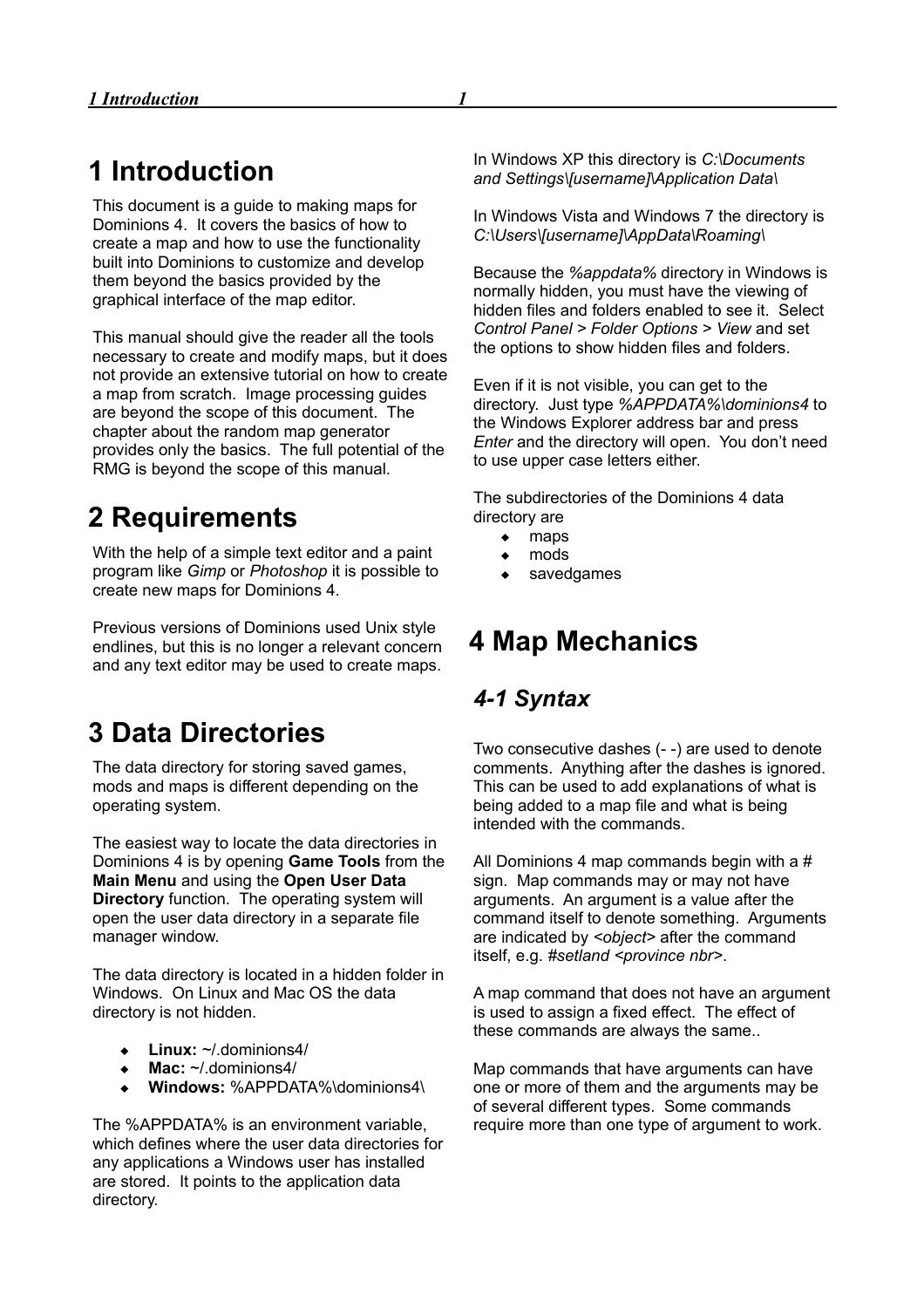The following types of arguments are used for map commands in Dominions 4:

**integer** – a whole number

**percent** – a percentage value (may be higher than 100 in some cases). Expressed as integer in mod syntax, interpreted as percentage.

**string** – text such as province names, map descriptions etc.

**bitmask** – a bitmask is a special type of integer number. Any integer can be expressed as a sum of the powers of 2. In a bitmask number each power of 2 that it contains means a different thing. A bitmask argument assigns ALL of these attributes to the object being modded.

**Example:** Setting the terrain type of a province (*#terrain <prov nbr> <terrain mask>*) is a command where the first argument of the command selects the target province and the second argument bitmask operation that assigns the specified terrain. Setting a bitmask of 1601 (1+64+512+1024) would mean a small province (1) that is a wasteland (64), which cannot be a starting location (512) and which has a high probability of containing many magic sites (1024).

## <span id="page-3-4"></span>**5 The Map Image File**

The image file of the map should be in Targa (.tga) or SGI (.rgb) format. The file should be at least 256x256 pixels large and saved in 24 or 32 bit color, uncompressed or RLE. A suitable size for a map might be about 1600x1200 pixels. This section discusses issues and common problems related to or caused by something in the map image file or interactions between the map image file and map file.

### <span id="page-3-3"></span>*5-1 Defining Provinces*

Provinces are defined by white pixels (RGB value 255, 255, 255). Each single white pixel is considered a separate province. If you need some white color on your map, use something like (253, 253, 253) for white. It will look white to the human eye, but will not cause extra provinces to appear.

When you add provinces to a map image, remember to use a single 1x1 pixel brush. It is also a good idea to use an image manipulation program that supports layers, so you can put the province pixels in a separate layer and later merge them down to form the final map file. That way mistakes will be easier to correct.

### <span id="page-3-2"></span>*5-2 Province Borders*

Province borders are not strictly necessary in the map image, but they are helpful for players in visualizing where to go and which province borders which. Beyond that, province borders in a red color allow Dominions to make a guess toward what size a province should be as well as guessing its neighbors if the map editor's *Guess Neighbors* function is used. Most of the time it is more efficient to just set the neighbors manually in the map editor, though.

Drawing borders on a map image is best done on a separate layer, which is then merged down to form the final image file. This allows for easy correction of mistakes and makes it possible to do several versions of the same map with different number of provinces.

### <span id="page-3-1"></span>*5-3 Transparency*

A targa file saved with improper alpha channel settings can result in Dominions treating the image as being transparent and showing only the map background instead of the map graphic. This problem is removed by saving the image file again in RLE compressed format and removing the alpha channel.

### <span id="page-3-0"></span>*5-4 Map Image Dimensions*

It is worthwhile to pay attention to map dimensions in pixels relative to the number of provinces meant to be on the map. Targa files sizes get significantly larger when the dimensions go up. Map zoom is automatically set by the game and allows a resized map with half the dimensions of the original to look just as good when used properly on maps with larger dimensions. This used to be done with the #defaultmapzoom command, but is now automated.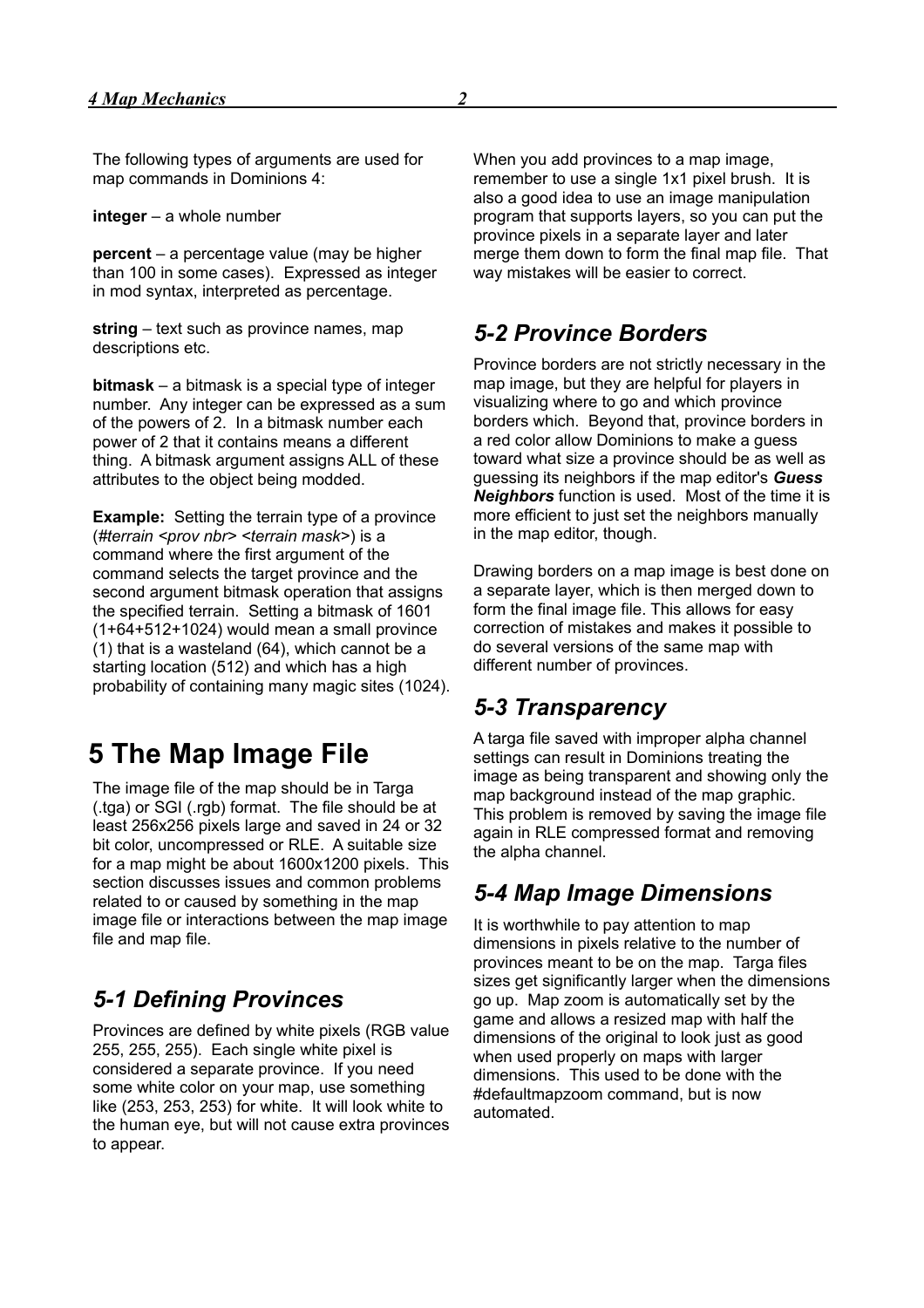<span id="page-4-3"></span>Once you have drawn your map you have to create a **.map** file that contains certain information about the map. For example, some of the information in the map file is the title of the map and which provinces borders on which. The easiest way to create a working map file is to use the map editor in Dominions 4.

The *Map Editor* is located in the *Game Tools* menu. To edit an existing map, select the *Load Map* option and then the desired map. To create a new map, select *New Map* and enter the file name of the map image file.

Once you have created the map in the editor and saved it, it can be used to play Dominions 4.

## <span id="page-4-2"></span>*6-1 Interface*

The map editor interface is very simple. There is box with a list of province number, name, terrain types and other province properties on the left and the rest of the screen is taken up by the map itself. Provinces are marked by a silver flag.

The **command box** allows the mapmaker to

- set terrain type (default is plains)
- set province size (large or small, default is no preference)
- set recommended start locations
- set provinces that cannot be start loc.
- set higher magic site frequency
- set recommended throne provinces
- delete known sites from a province
- open the *Advanced Commands* menu
- save the map

The *Advanced Commands* menu allows the mapmaker to

- set horizontal wraparound
- set vertical wraparound
- remove all province connections (neighbors) from the map
- randomize province names
- remove all province names
- alter neighbors if provinces have been inserted
- alter neighbors if provinces have been removed
- set filters to show terrain and special locations such as planned throne sites (recommended)

### <span id="page-4-1"></span>*6-2 Setting Connections*

Provinces that have a connection between them are called neighboring provinces, or neighbors.

- To select a province, right-click on it
- To set a neighbor, click on an adjacent province
- To remove a neighbor, Ctrl-click on an adjacent province
- To change a standard connection to a mountain pass, shift-click on the adjacent province once
- To change a standard connection to a river border, shift-click on the adjacent province twice
- Shift-click a neighbor to cycle through standard, mountain pass and river border connections without removing it

## <span id="page-4-0"></span>*6-3 Setting Terrain Type*

To set a terrain type for the selected province, check all the terrain types that apply from the command box.

As a general rule, a single province should only contain one adverse terrain type (forest, waste, mountain, swamp, cave), or at the very most two. Adverse terrain slows down movement and too many provinces with mixed terrain make a map impassable and not very enjoyable to play on.

You can freely mix small or large province markers, fresh water, nostart, start (filter symbol red pentagram), throne and many sites with any terrain without affecting movement on the map.

Many sites means a province with a higher chance of containing magic sites and should be used sparingly or where map thematics require it. The symbol is a green pentagram when map filters are on.

All of the values set by these options are added into the terrain mask of the province. (see section *7-3 Terrain Type in the Map File* for more details). Note that some special terrain types cannot be set from the map editor and must be manually added to the map file later.

The keyboard shortcuts for the map editor are listed in **Table 12** in the appendix.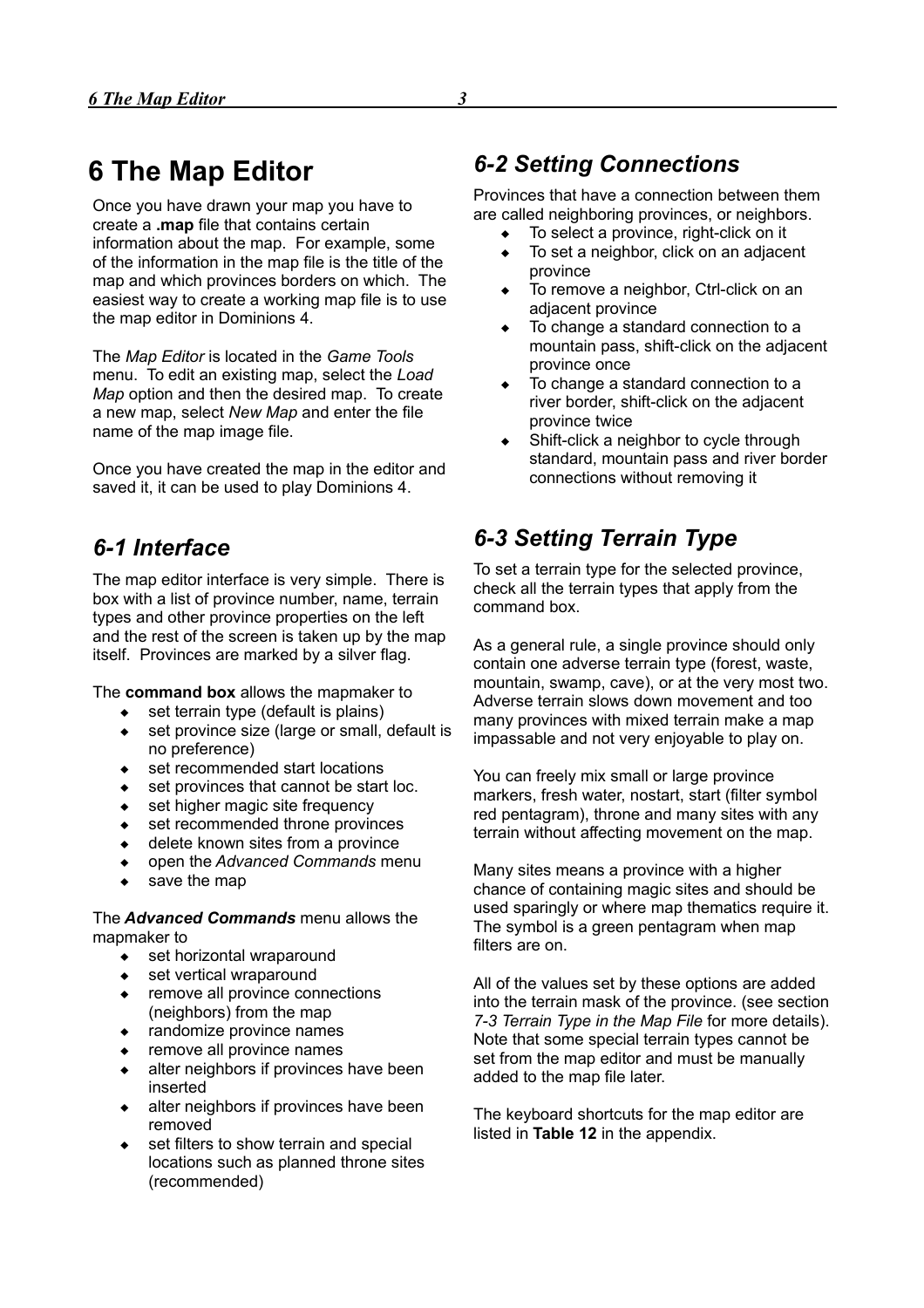## <span id="page-5-2"></span>**7 Map Commands**

 Load the map you have drawn and click in all borders and terrains. After the map file has been saved you can edit it manually in a text editor if you want to add some extra map commands. Many map commands cannot be entered via the map editor.

When a game is created on the map, Dominions first randomly determines province names, amount of population, population types, independent defenders, magic sites and other such things. The map commands specified in the map file are applied only after this has been done. This can sometimes lead to results that the mapmaker, especially a beginning mapmaker, did not expect. The map commands that most often lead to such confusion have warnings and explanations of the most common problems.

Several map commands will require knowing monster numbers, fort numbers, poptype numbers, magic site numbers or other identifying information. In addition to terrain types and victory conditions, the tables in this manual list nation numbers, fort numbers and poptype numbers. Names and numbers for magic sites and monsters are available through other fanmade documentation. You can also check monster numbers and item numbers in the game by selecting the monster or item and pressing **ctrl+i** for monsters and **shift+i** for items.

## <span id="page-5-1"></span>*7-1 Required Map Commands*

These map commands must exist in every map file or the map will not work.

#### **#dom2title <text>**

The title of the map. This must be the first command for every map. The reason why this command is named *#dom2title* instead of *#dom4title* is because the map command syntax used here was first introduced in *Dominions 2: The Ascension Wars* and keeping it as it has been makes maps made for earlier versions of the game (more) compatible with Dominions 4.

#### **#imagefile <filename>**

The image file of the map in Targa (.tga) or SGI (.rgb) format. The file should be at least 256x256 pixels large and saved in 24 or 32 bit color, uncompressed or RLE. A suitable size for a map might be about 1600x1200 pixels. For more detailed information related to the image file, see *Chapter 5: The Map Image File.*

## <span id="page-5-0"></span>*7-2 Basic Map Commands*

These map commands are some of the most basic commands of mapmaking. These commands do not require an active province (see Province Commands) even if they affect a specific province.

#### **#scenario**

This command tags the map as a scenario and this will be indicated by a small burning star when selecting a map. It disables most game setup options, because those are supposed to be determined by map commands in the scenario map file.

#### **#description "text"**

The description of the map that is shown after selecting a map to play on. Use two newlines to add a new paragraph. Alternatively, use ^ at the end of a line to indicate newline. If you use ^at the beginning of a line, it adds two newlines.

#### **#neighbour <province nbr> <province nbr>**

Makes it possible to move between these two provinces (in both directions). Use the map editor to set province neighbors. Doing it from the map file with a text editor is VERY difficult.

#### **#neighbourspec <land1> <land2> <spcnbr>**

This command can be used to create a mountain pass or other type of special border between two provinces. Special border types are listed below.

specnbr 1 = mountain pass specnbr 2 = river border

#### **#landname <province nbr> "name"**

Sets the name of a specific province.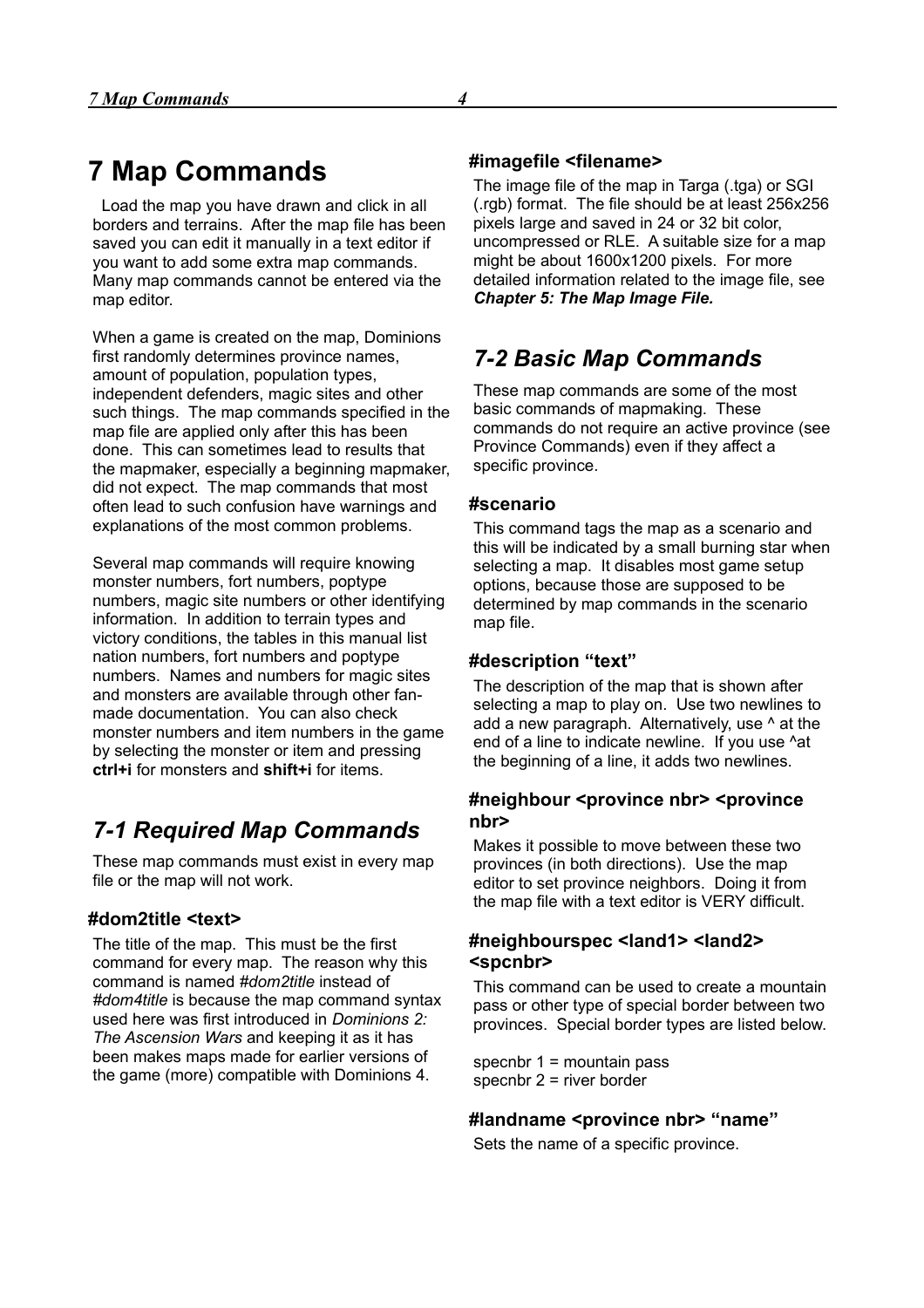## <span id="page-6-1"></span>*7-3 Terrain Type in the Map File*

#### **#terrain <province nbr> <terrain mask>**

Sets the terrain of a province. The terrain is calculated by adding certain numbers for different terrain types or other attributes. You should use the map editor to set these values as it would be very difficult to do it by hand.

| $2^{\lambda}x$ | <b>Nbr</b>     | <b>Terrain</b>            | 21<br>2097152<br><b>Holy sites</b>                         |  |  |
|----------------|----------------|---------------------------|------------------------------------------------------------|--|--|
|                | $\Omega$       | <b>Plains</b>             |                                                            |  |  |
| 0              | 1              | <b>Small Province</b>     | Table 2: Special terrain ma                                |  |  |
| 1              | $\overline{2}$ | <b>Large Province</b>     |                                                            |  |  |
| $\overline{2}$ | 4              | Sea                       |                                                            |  |  |
| 3              | 8              | Freshwater                | 7-4 Advanced Map Com                                       |  |  |
| 4              | 16             | Mountain                  | These map commands are not neces                           |  |  |
| 5              | 32             | Swamp                     | a working map, but they allow a grea                       |  |  |
| 6              | 64             | Waste                     | customization and enhancement. Th                          |  |  |
| $\overline{7}$ | 128            | Forest                    | commands do not require an active po                       |  |  |
| 8              | 256            | Farm                      | Province Commands) even if they af                         |  |  |
| 9              | 512            | <b>Nostart</b>            | specific province.                                         |  |  |
| 10             | 1024           | <b>Many Sites</b>         | Many of these commands are global                          |  |  |
| 11             | 2048           | Deep Sea                  | all provinces on the map or map attri                      |  |  |
| 12             | 4096           | Cave                      | are not directly tied to a specific prov                   |  |  |
| 22             | 4194304        | <b>Border Mountain</b>    | recommended that they be placed at                         |  |  |
| 23             | 8388608        | Reserved for internal use | the map file after the description.                        |  |  |
| 24             | 16777216       | Throne (recommended)      |                                                            |  |  |
| 25             | 33554432       | Start (recommended)       | #maptextcol <red> <green> <br/>b<br/>/alnha/</green></red> |  |  |

#### **Table 1: Basic terrain masks**

Terrain masks are listed in **Table 1** and **Table 2.** Note that the terrain masks used in editing maps are **NOT** the same as the terrain masks in the *Modding Manual* that are used for modding magic sites.

All terrain masks listed in **Table 1** can be set from the map editor. The terrain masks in **Table 2** cannot be added from the map editor and you must add them to the base terrain mask calculated by the map editor. The advanced terrain masks make it more likely that when a magic site is placed in the province, it will be of that specific type.

| $2^{\lambda}x$ | Nbr     | <b>Terrain</b>      |
|----------------|---------|---------------------|
| 13             | 8192    | <b>Fire sites</b>   |
| 14             | 16384   | Air sites           |
| 15             | 32768   | <b>Water sites</b>  |
| 16             | 65536   | Earth sites         |
| 17             | 131072  | <b>Astral sites</b> |
| 18             | 262144  | Death sites         |
| 19             | 524288  | <b>Nature sites</b> |
| 20             | 1048576 | <b>Blood sites</b>  |
| 21             | 2097152 | <b>Holy sites</b>   |

|  | Table 2: Special terrain masks |  |  |
|--|--------------------------------|--|--|
|--|--------------------------------|--|--|

### <span id="page-6-0"></span>*7-4 Advanced Map Commands*

These map commands are not necessary to get a working map, but they allow a great deal of customization and enhancement. These commands do not require an active province (see Province Commands) even if they affect a specific province.

Many of these commands are global and affect all provinces on the map or map attributes that are not directly tied to a specific province. It is recommended that they be placed at the start of the map file after the description.

#### #maptextcol <red> <green> <br/> <br/>blue> **<alpha>**

Sets the color used to print province names. Each value should be between 0.0 and 1.0.

#### **#features <0-100>**

Sets the magic site frequency. Default is 45 for an Early Era game, 40 for Middle Era and 35 for Late Era. This command will override the site frequency specified in the game setup screen. It is modified by terrain on a per province basis.

Terrain affects magic site frequency by modifying the base frequency set at game creation:

- **Magic:** + 30 (also known as many sites)
- **Waste:** + 20
- **Swamp:** + 20
- **Mountain:** + 10 (including border mtns)
- **Forest:** + 10
- **Farm:** 20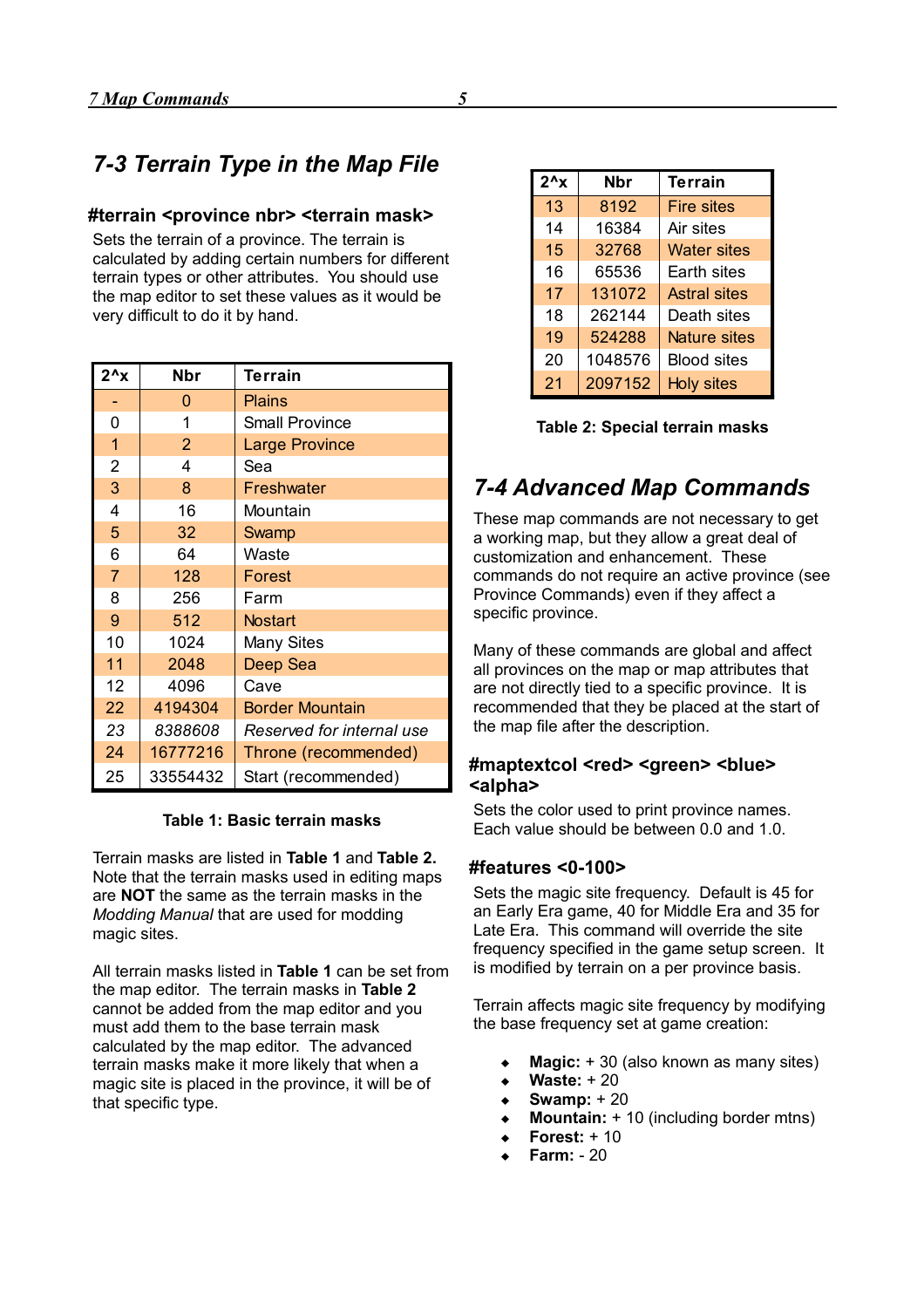#### **#allowedplayer <nation nbr>**

Makes this nation one of the allowed nations to play on this map. Use this command multiple times or the map will only be able to host one player. This command can be used to make era specific maps.

#### **#nohomelandnames**

When this switch is used, homelands will no longer be named after their starting nations. For example, the home of Abysia might be called The Summer Lands or whatever.

#### **#nonamefilter**

Map filter that displays province names is disabled when this command is used. Does not work correctly.

#### **#computerplayer <nation nbr> <difficulty>**

This nation will always be controlled by the computer. Difficulty ranges from one to five. One is Easy AI. Two is Standard difficulty, followed by Difficult (3), Mighty (4) and Impossible (5) AI.

#### **#allies <nation nbr> <nation nbr>**

These two players will not attack each other. This command will only affect computer players.

#### **#victorycondition <condition nbr> <attribute>**

The game will end when one player fulfills a special condition, see **Table 3**. Dominion score is 11-20 points per converted province, depending on the strength of the dominion. The value of <condition nbr> should be a number from 0 to 5.

| <b>Nbr</b> | <b>Condition</b>      | <b>Attribute</b>          |
|------------|-----------------------|---------------------------|
| $\Omega$   | <b>Standard</b>       | <b>Nothing</b>            |
| 1          | <b>Victory Points</b> | <b>Total VPs required</b> |
| 2          | <b>Dominion</b>       | Dominion score req.       |
| 3          | Provinces             | Provinces required        |
| 4          | Research              | Research points req.      |
| 5          | VPs (cumul.)          | VPs every summer          |

#### **Table 3: Possible victory conditions**

#### **#cannotwin <nation nbr>**

This nation will not win when they fulfill a special victory condition. Nation numbers can be found in **Table 4** and the three following tables.

#### **#victorypoints <land nbr> <1-7>**

The player who has control over this province will control from one to seven victory points. If the province has a fort then the controller of the fort controls the victory points.

### <span id="page-7-0"></span>*7-5 Setting Start Locations*

These commands allow you to set or deny specific provinces as start locations and to control which nations starts where on a map. The specstart locations will be used if you create a game with the *Use special starting locations* option enabled.

#### **#start <province nbr>**

Sets a recommended start location. By creating at least one start location for each player, every player will start at one of these locations. If **#start** provinces are set, nations will start at these locations unless there are more nations than **#start** provinces. If there are more nations than **#start** provinces, the extra nations will start in eligible random locations.

If a province is set as a **#start** province but its terrain mask includes the value 512 (nostart), the nostart will override the **#start** command and no nation will start there.

If no **#start** provinces are set, all provinces are available as random starting locations unless set nonstartable with the **#nostart** command or in the map editor.

#### **#nostart <province nbr>**

Tags a province as nonstartable. No player will start here when placed at random. This command can also be set from the map editor, which adds 512 to the province's terrain mask.

#### **#specstart <nation nbr> <land nbr>**

Use this command to assign a specific nation to a specific start location. Nation numbers can be found in **Table 4** and the three following tables.

If you use the **#specstart** command, please note that using the **#land** command to select the starting province of the nation for further modification results in the nation starting with no troops and a dead god. This is because the **#land** command kills all units initially placed in the province. In such situations the **#setland** command should be used instead.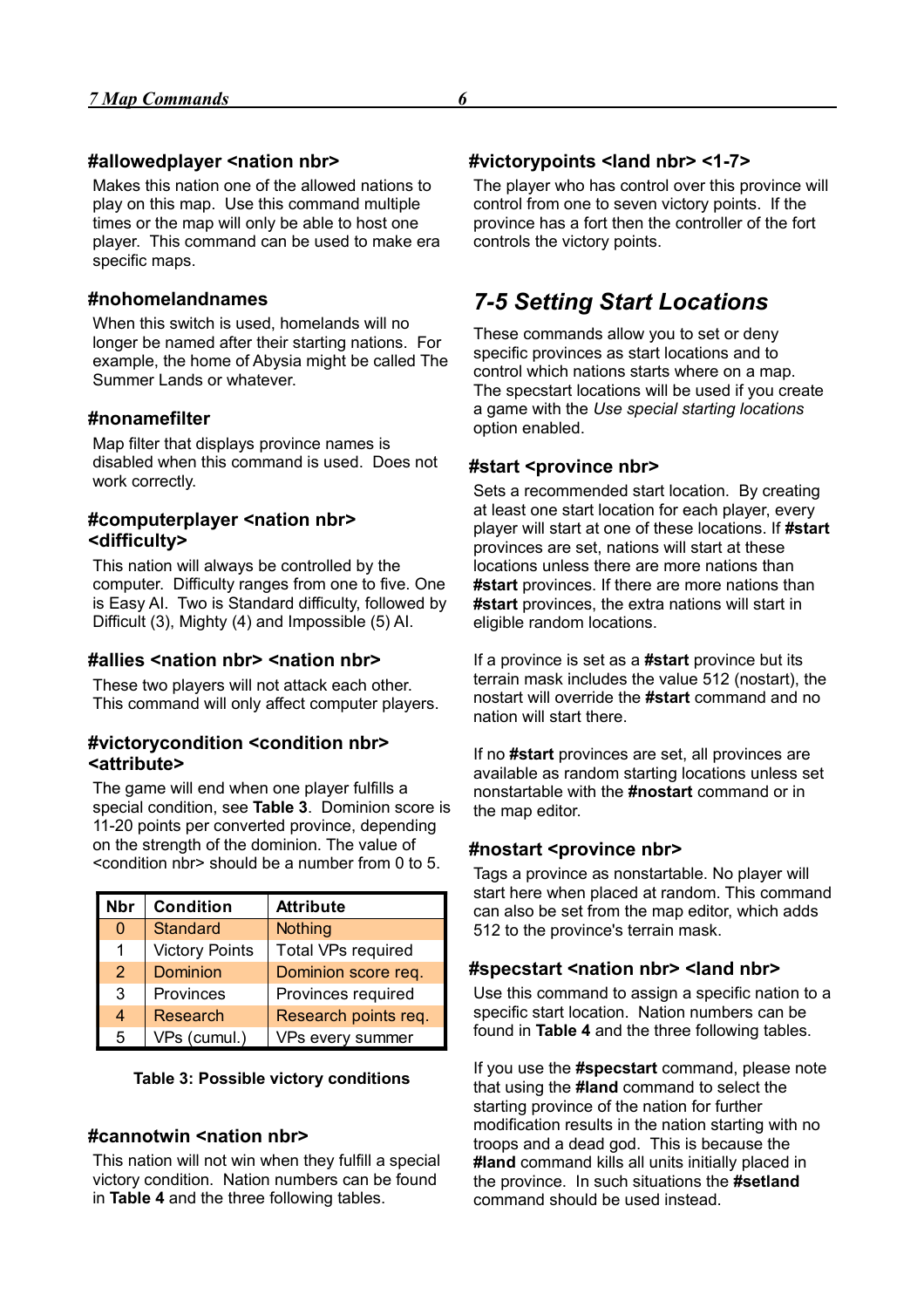## <span id="page-8-0"></span>**8 Province Commands**

These commands are used to manipulate specific provinces in order to set different features manually instead of being randomly assigned during game setup. Unless otherwise specified, they only affect the active province.

#### **#land <province nbr>**

Sets the active province and kills everyone in it. All the following commands will only affect the active province. Use this command if you want to activate a province in order to replace its random inhabitants with the monsters of your choice.

#### **#setland <province nbr>**

Sets the active province. All the following commands will only affect the active province.

#### **#poptype <poptype nbr>**

Sets the population type of the active province. This determines which troops may be recruited in the province. Poptype numbers can be found in **Table 9** and **Table 10.** If poptype is set with a number higher than existing poptypes, there will be no units available for recruitment in the province.

This command will override the poptype that was randomly assigned to the province during game creation, but it will NOT change the independent defenders, which will be of the poptype this command overwrote.

*Example: if the randomly determined poptype during game creation was 42 (Jade Amazons) and the poptype has been set to 25 (Barbarians) by this map command, the independent defenders will still be Jade Amazons. You just won't be able to recruit them. If you want the independent defenders to match the specified poptype, you must set them manually in the map file using the* Commander Commands*. You should also use the* **#land** *command to select the province if you do not want the randomly assigned defenders in addition to the ones you set manually.*

#### **#owner <nation nbr>**

Changes the ownership of the active province. Nation nbr indicates the new owner. Nation numbers can be found in **Table 4** and the three following tables.

#### **#killfeatures**

Removes all magic sites from the active province.

#### **#feature "site name" | <site nbr>**

Puts a magic site in the active province. This command can be used a maximum of eight times per province, because that is the maximum number of sites a province can have.

Adding unique sites to a map using this command will NOT prevent those sites from appearing randomly, because the map file is only applied to the game map after game setup has done random determination of sites for each province.

If the **#killfeatures** command was not used and all site slots were already filled by randomly determined sites during game setup, this command will be ignored and the site won't appear. These same limitations apply to the **#knownfeature** command.

#### **#knownfeature "site name" | <site nbr>**

Puts a magic site in the active province. This site is already found at the start of the game. Using this command prevents special features of the site that depend on its discovery from activating.

For example, the magic site *Academy of High Magics* causes a laboratory to be built in the province upon discovery, but if the site is set by this command, the **#lab** command must be used to add a laboratory to the province. Otherwise the owner of the province must build the laboratory as normal and pay the gold cost.

#### **#fort <fort nbr>**

Puts a fort in the active province. Fort nbr is a number between 1 and 43 and the list of fort numbers can be found in **Table 8.** Will replace a nation's default fort if used on a **#start** province.

#### **#temple**

Puts a temple in the active province.

#### **#lab**

Puts a laboratory in the active province.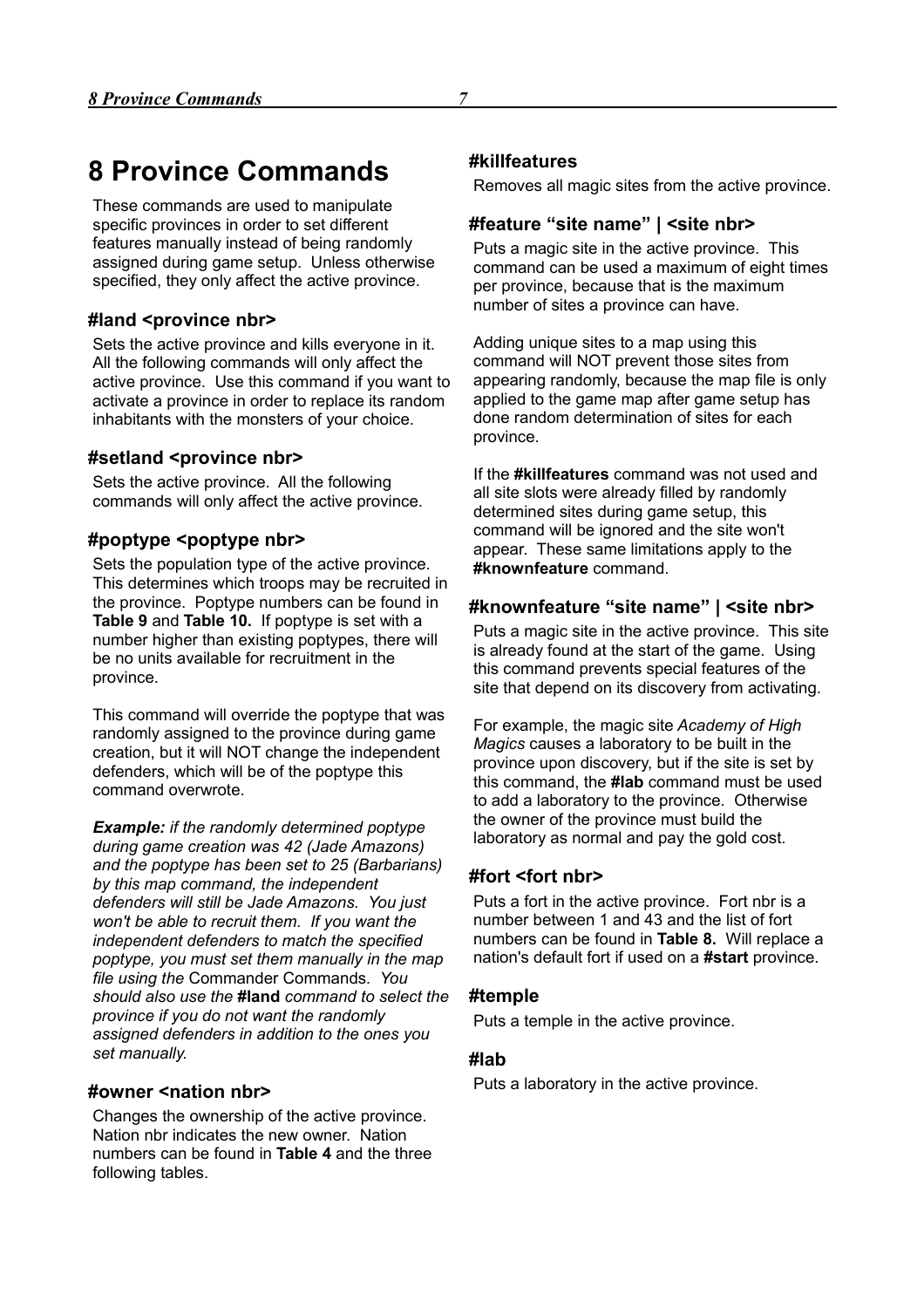#### **#unrest <0-500>**

Sets the unrest level of the active province.

#### **#population <0-50000>**

Sets the population number of the active province.

#### **#defence <0-125>**

Sets the province defence of the active nation. This command cannot be used for independent provinces.

#### **#skybox "<pic.tga>"**

Sets the sky (battleground background) to a tga/rgb pic of your choice for fights in the current province. The picture size should be a power of two. 512\*512 is a good size.

#### **#batmap "<battlemap.d3m>"**

Sets the battleground that fights take place in for the current province. You can use the special name '*empty*' for no battleground, useful for battles in space perhaps. This will affect fights both outside and inside castles.

#### #groundcol <red> <green> <br/>blue>

#### **#rockcol <red> <green> <blue>**

#### **#fogcol <red> <green> <blue>**

These three commands color the world with the specified colors for fights in the current province. Color values range from 0 to 255.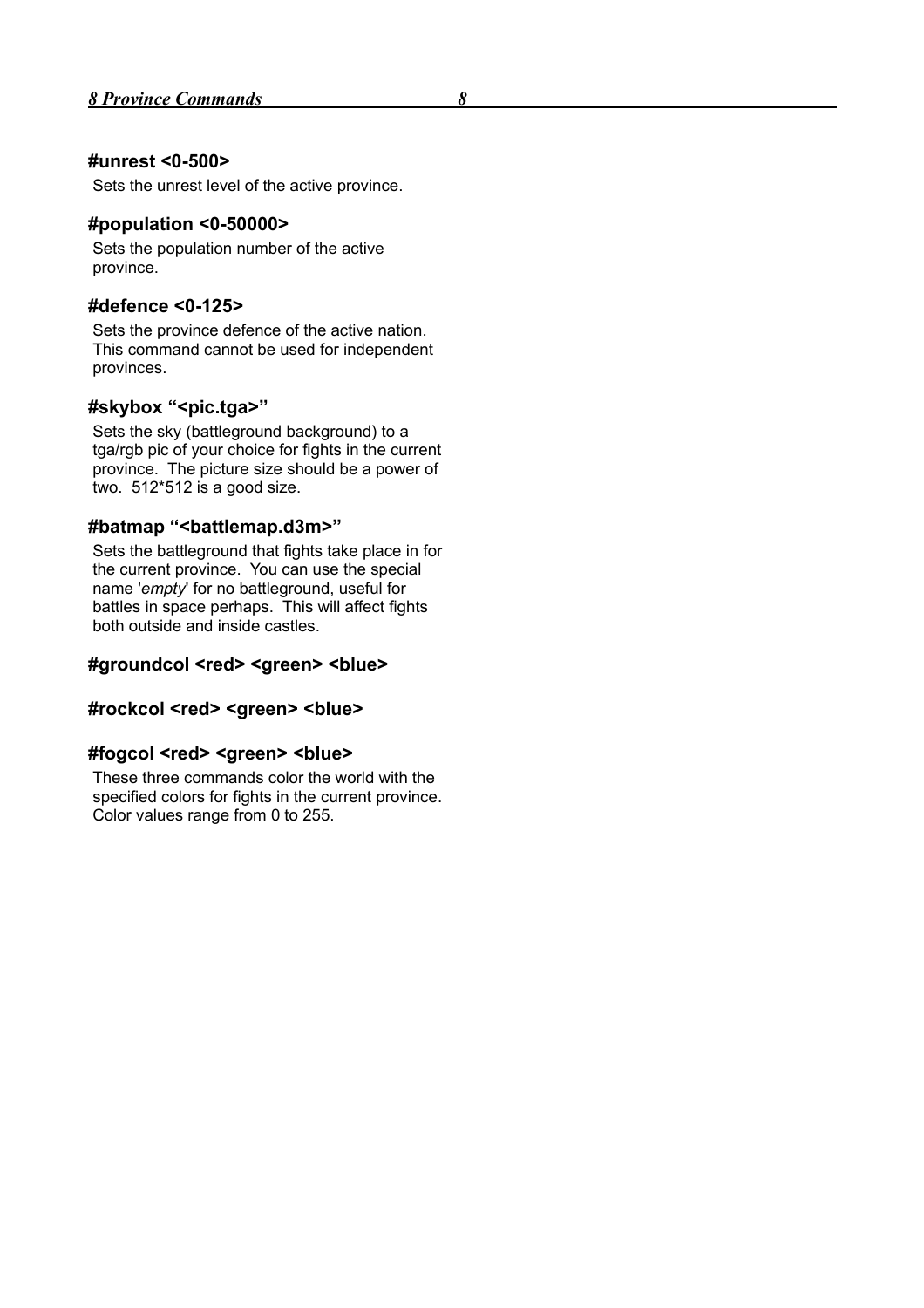## <span id="page-10-0"></span>**9 Commander Commands**

These commands are used to set specific monsters in the active province and manipulate those monsters to modify them from the base monster type to create thematic provinces and special heroes. They must be used after the **#land** or **#setland** commands, because they require an active province. Whenever commanders and units are placed on a map, the type can be set using either the monster number or the monster name in quote marks. If the commander or unit to be added is a new monster defined in a mod, then monster number *cannot* be used and the name must be used instead.

#### **#commander "<commander type>"**

Puts one of these commanders in the active province. The commander will have a random name according to its nametype. This commander will be the active commander until a new instance of the **#commander** command is entered.

#### **#comname "name"**

Replaces the active commander's random name with this one.

#### **#bodyguards <nbr> "<type>"**

Gives bodyguards to the active commander. This command only affects independents. AI nations will ignore this command.

#### **#units <nbr of units> "<type>"**

Gives a squad of soldiers to the active commander.

#### **#xp <0-900>**

Gives experience points to the active commander.

#### **#randomequip <rich>**

Gives random magic items to the active commander. Rich must be between 0 and 4. A value of 0 means small chance of getting a magic item and 4 means large chance of getting many powerful items.

#### **#additem "item name"**

Gives a magic item to active commander. Items cannot currently be assigned by item number.

#### **#clearmagic**

Removes all magic skills from the active commander.

#### **#mag\_fire <level>**

Gives active commander Fire magic.

#### **#mag\_air <level>**

Gives active commander Air magic.

#### **#mag\_water <level>**

Gives active commander Water magic.

#### **#mag\_earth <level>**

Gives active commander Earth magic.

#### **#mag\_astral <level>**

Gives active commander Astral magic.

#### **#mag\_death <level>**

Gives active commander Death magic.

#### **#mag\_nature <level>**

Gives active commander Nature magic.

#### **#mag\_blood <level>**

Gives active commander Blood magic.

#### **#mag\_priest <level>**

Gives active commander Holy magic. Unlike in modding, the commander does NOT need to be natively sacred to be given priest levels via map commands and will not crash the map.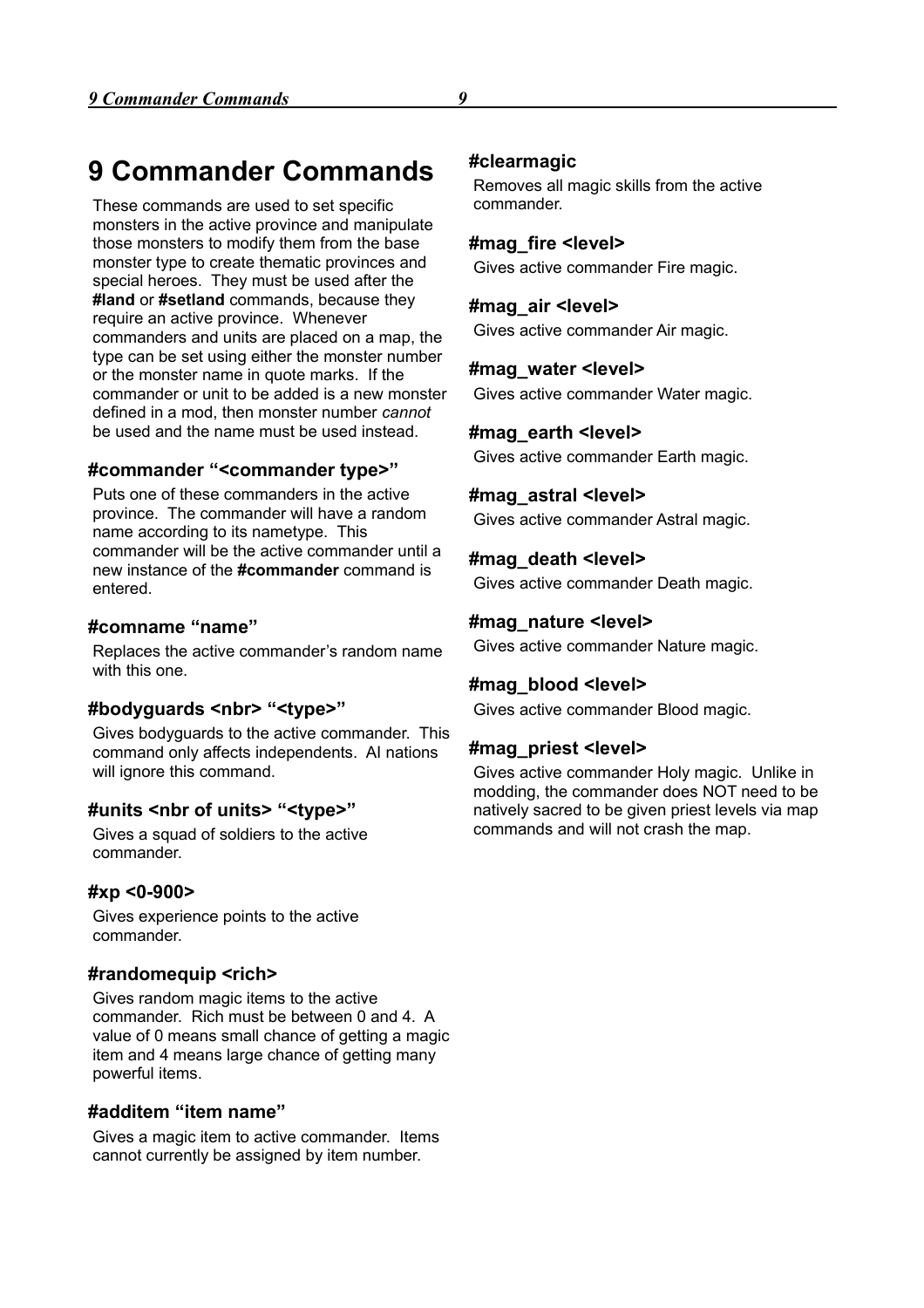## <span id="page-11-0"></span>**10 God Commands**

These commands are used to set a specific pretender god for a specific nation and will override the pretenders designed or loaded during game setup. They are useful for giving AI opponents an advantage and to offset the disadvantages stemming from the AI tendency to select bad scales.

Each of these commands may be used independently of the others. They do not require an active province.

If human controlled nations are assigned gods using the **#god** command and other *Commander Commands*, cheat detection will be triggered if the god does not conform to the normal design point limits for awake pretenders.

If only some attributes of a nation's pretender, such as Dominion strength and scales, are modified using the commands in this section but the **#god** command is *not* used to set the pretender type, cheat detection will be triggered if the total point cost of the pretender chassis and the modifications in the map file do not conform to the normal design point limits for awake pretenders.

#### **#god <nation nbr> "<commander type>"**

Forces the god of one nation to be this monster. The god becomes the active commander and can be manipulated with the *Commander Commands*. The same limitations on defining the commander type apply, meaning that modded monsters must be defined by their name instead of monster number. Nation numbers can be found in **Table 4** and the three following tables.

Using this command will generate an error message and crash Dominions 4 on game creation if the nation is not in play on the map. The other God Commands do *not* crash the map even if the nation is not in play.

#### **#dominionstr <nation nbr> <1-10>**

Sets the dominion strength of a nation to a value between 1 and 10. This command does not require an active province.

#### **#scale\_chaos <nation nbr> <(-3)-3>**

Forces the Order / Turmoil dominion scale of a nation to a value between -3 and 3. A value of 3 means that the scale is fully tipped to the right (Turmoil) and -3 means it is fully tipped to the left (Order).

#### **#scale\_lazy <nation nbr> <(-3)-3>**

Forces the Productivity / Sloth dominion scale of a nation to a value between -3 and 3. A value of 3 means that the scale is fully tipped to the right (Sloth) and -3 means it is fully tipped to the left (Productivity).

#### **#scale\_cold <nation nbr> <(-3)-3>**

Forces the Heat / Cold dominion scale of a nation to a value between -3 and 3. A value of 3 means that the scale is fully tipped to the right (Cold) and -3 means it is fully tipped to the left (Heat).

#### **#scale\_death <nation nbr> <(-3)-3>**

Forces the Growth / Death dominion scale of a nation to a value between -3 and 3. A value of 3 means that the scale is fully tipped to the right (Death) and -3 means it is fully tipped to the left (Growth).

#### **#scale\_unluck <nation nbr> <(-3)-3>**

Forces the Luck / Misfortune dominion scale of a nation to a value between -3 and 3. A value of 3 means that the scale is fully tipped to the right (Misfortune) and -3 means it is fully tipped to the left (Luck).

#### **#scale\_unmagic <nation nbr> <(-3)-3>**

Forces the Magic / Drain dominion scale of a nation to a value between -3 and 3. A value of 3 means that the scale is fully tipped to the right (Drain) and -3 means it is fully tipped to the left (Magic).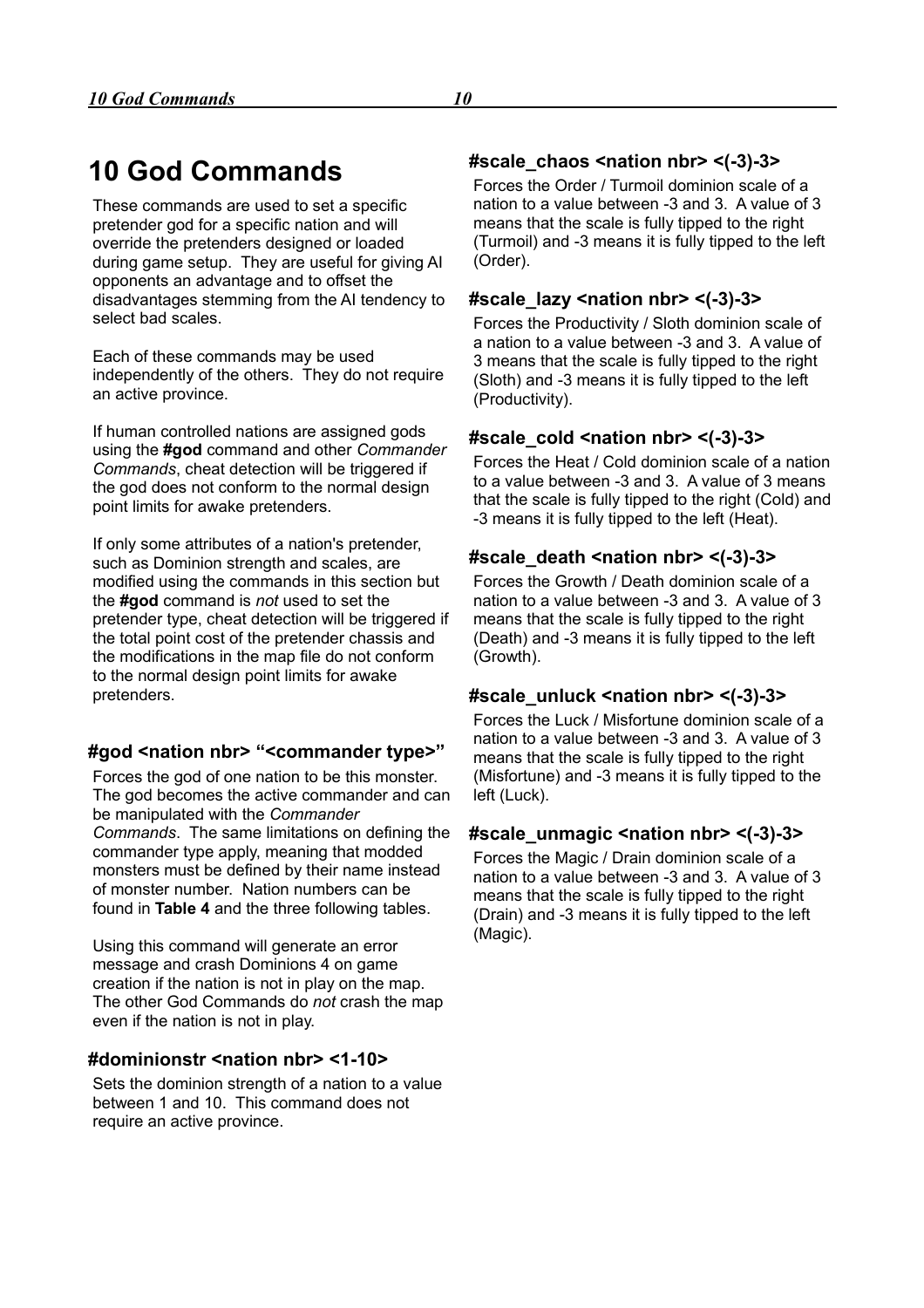<span id="page-12-2"></span>Dominions 4 comes with a powerful random map generator (RMG for short). The random map generator can be run from the **Game Tools** menu and the preferences set as to size of map, number of provinces, ratio of each terrain type and various wrap options (east-west, north-south or full wraparound). Anti-aliasing can be used to create better looking maps, but the processing time for map generation is greatly increased.

The RMG creates beautifully rendered maps that are more or less ready to play right out of the box. However, it is worth using the map editor to check the randomly generated map for faulty province connections and sometimes terrain types, because the random generation procedure does not always weigh things like a human player would.

Using command line switches, it is possible to specify much more options for the RMG than from the *Game Tools* menu. The RMG can be used to create maps with borders set to zero pixels in width. Some quick work with a paint program makes it possible to create a completely custom map with hand selected province locations and hand drawn borders without needing to do all the tedious map drawing completely from scratch if that is your preference.

Further, there is a command line switch called **--mapnospr** which creates a completely blank map template without any graphics drawn on it. Only the landmass and seas are drawn and provinces are assigned as normal. Such a blank canvas can then be painted with the map graphics of the cartographer's choice followed by province placement and drawing borders for a unique map.

## <span id="page-12-1"></span>**12 Important Notes**

### <span id="page-12-0"></span>*12-1 Dominions 3 Maps*

Dominions 3 maps are compatible with Dominions 4 with certain reservations. Basic terrain masks and other map commands are the same, so those do not present a problem and unscripted Dominions 3 maps can be used without modification. They will not contain mountain pass borders or river borders between provinces, but otherwise there is no difference.

However, scripted Dominions 3 maps cannot be used. The following objects have been modified and have different numbers in Dominions 4 than they had in Dominions 3:

- Nations
- Magic sites
- Forts

Any map file scripting that set specific commands for nations must be changed, because all those commands require nation numbers.

Fort commands that set a particular type of fort must be updated to use Dominions 4 forts. If the command is used to assign an invalid fort number to a province, Dominions 4 will crash to the desktop immediately when the province is selected.

Any map file scripting that set magic sites by site number instead of site name must be updated to correspond to the site numbers in Dominions 4 or the results will be wildly unpredictable. Site numbers in Dominions 4 are generally at least 100 points greater than they were in Dominions 3 and many of the sites have been moved around, which has caused them to be reordered and subsequently also renumbered.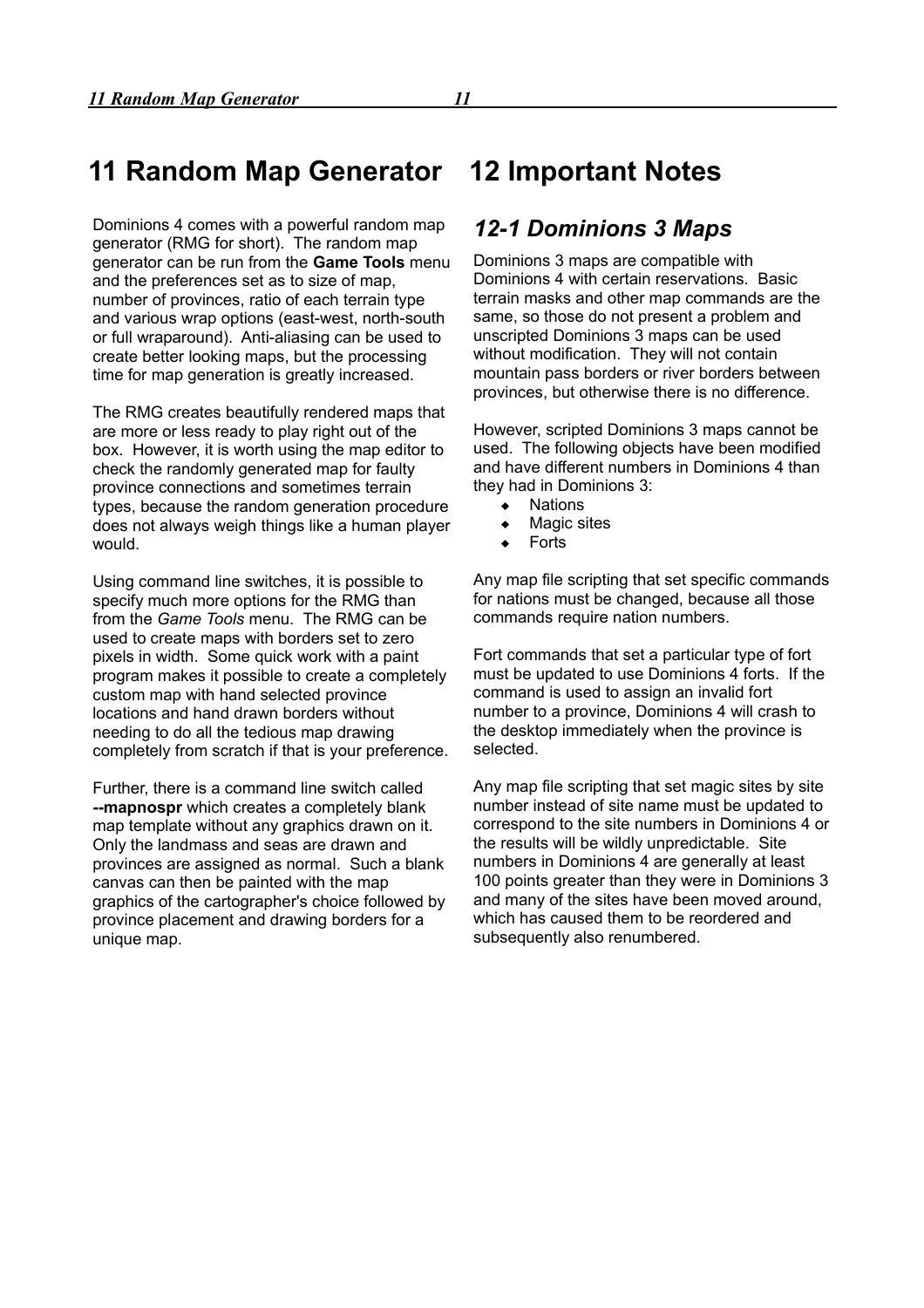## <span id="page-13-1"></span>**13 Troubleshooting**

#### **The game crashes when I try to play on my map**

Try running dominions with the -dd switch to enable maximum debug mode. Then read the log.txt file that has been created. At the end it will say where on the map this problem occurred. Linux and OS X versions will print the debug output to the console/terminal instead.

#### **The game crashes when I try to open a new map in the map editor**

When you create a new map from an image file, you must select the *New Map* option. Selecting *Load Map* will crash Dominions 4 because no map file exists to load yet.

## <span id="page-13-0"></span>**14 Obsolete Commands**

These commands appeared in Dominions 3 mapmaking, but have been removed and have no effect in Dominions 4.

#### **#defaultmapzoom <value>**

Sets the default zoom level on the map. Value should be between 0.0 and 2.0. This command adjusts the displayed size of forts, flags, temples etc relative to the map image file. If the default view (shown by the *End* key) looks too small or large, adjust this value until it looks right.

The #defaultmapzoon command is ignored in Dominions 4 maps, but need not be removed from old maps to make them compatible.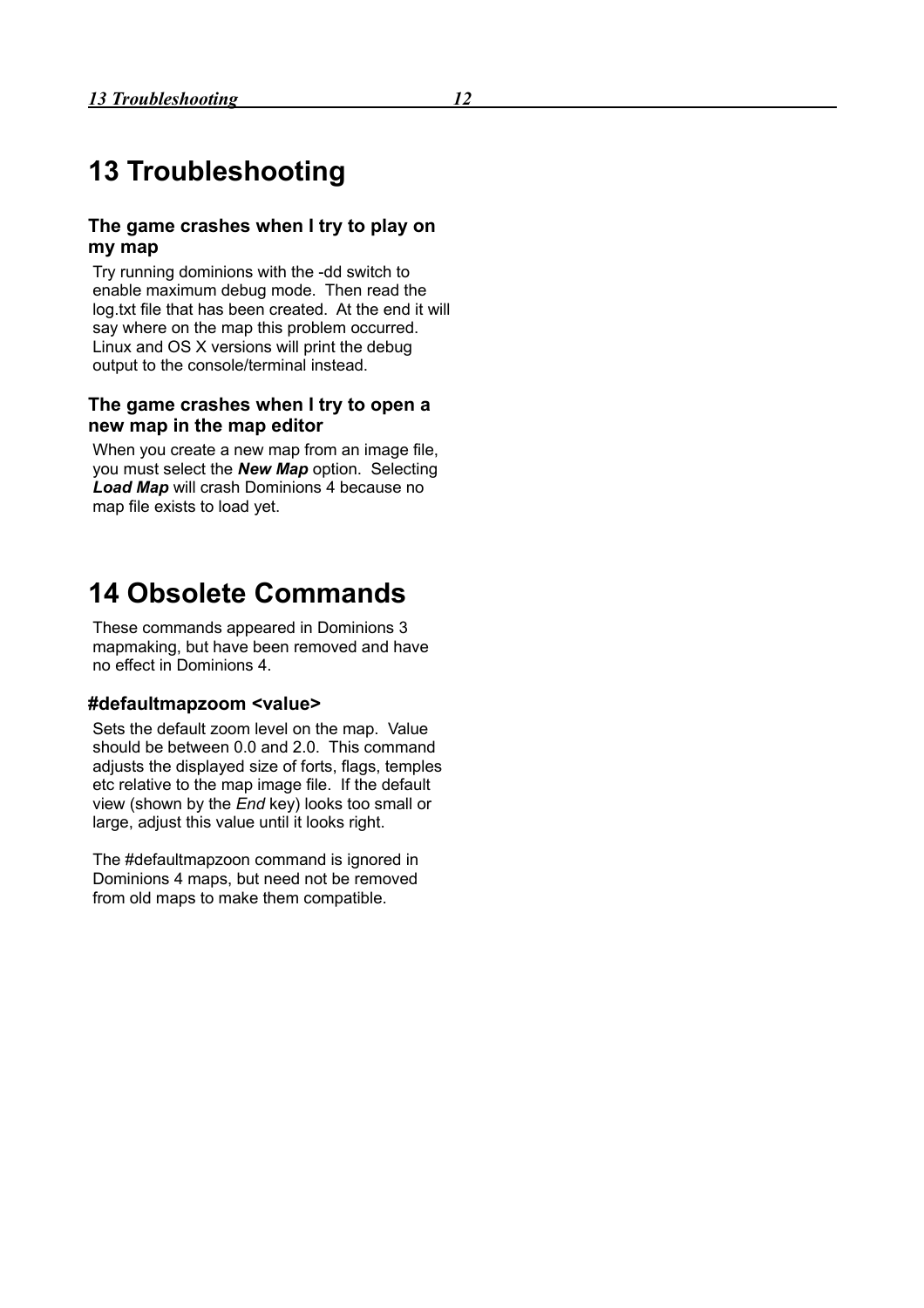## <span id="page-14-0"></span>**Appendix A: Tables**

| <b>Nbr</b>     | <b>Nation</b>   | <b>Epithet</b>                    | <b>Nbr</b>                          | <b>Nation</b>     | Epithet                   |
|----------------|-----------------|-----------------------------------|-------------------------------------|-------------------|---------------------------|
| 5              | Arcoscephale    | <b>Golden Era</b>                 | 33                                  | Arcoscephale      | The Old Kingdom           |
| 6              | Ermor           | New Faith                         | 34                                  | Ermor             | Ashen Empire              |
| $\overline{7}$ | Ulm             | <b>Enigma of Steel</b>            | 35                                  | <b>Sceleria</b>   | <b>Reformed Empire</b>    |
| 8              | Marverni        | <b>Time of Druids</b>             | 36                                  | Pythium           | <b>Emerald Empire</b>     |
| $\overline{9}$ | Sauromatia      | <b>Amazon Queens</b>              | 37                                  | Man               | <b>Tower of Avalon</b>    |
| 10             | Tien Ch'i       |                                   | 38                                  | Eriu              | Last of the Tuatha        |
| 11             | Machaka         | Spring and Autumn                 | 39                                  | Ulm               | Forges of Ulm             |
|                |                 | <b>Lion Kings</b>                 | 40                                  | Marignon          | <b>Fiery Justice</b>      |
| 12             | Mictlan         | Reign of Blood                    | 41                                  | <b>Mictlan</b>    | Reign of the Lawgiver     |
| 13             | Abysia          | <b>Children of Flame</b>          | 42                                  | Tien Ch'i         | Imperial Bureaucracy      |
| 14             | Caelum          | Eagle Kings                       | 43                                  | Machaka           | <b>Reign of Sorcerors</b> |
| 15             | C'tis           | <b>Lizard Kings</b>               | 44                                  | Agartha           | Golem Cult                |
| 16             | Pangaea         | Age of Revelry                    | 45                                  | Abysia            | <b>Blood and Fire</b>     |
| 17             | Agartha         | <b>Pale Ones</b>                  | 46                                  | Caelum            | Reign of the Seraphim     |
| 18             | Tir na n'Og     | Land of the Ever Young            | 47                                  | C'tis             | <b>Miasma</b>             |
| 19             | Fomoria         | <b>The Cursed Ones</b>            | 48                                  | Pangaea           | Age of Bronze             |
| 20             | Vanheim         | Age of Vanir                      | 49                                  | Asphodel          | <b>Carrion Woods</b>      |
| 21             | Helheim         | Dusk and Death                    | 50                                  | Vanheim           | Arrival of Man            |
| 22             | Niefelheim      | Sons of Winter                    | 51                                  | <b>Jotunheim</b>  | <b>Iron Woods</b>         |
| 23             | Reserved        |                                   | 52                                  | Vanarus           | Land of the Chuds         |
| 24             | Reserved        |                                   | 53                                  | <b>Bandar Log</b> | Land of the Apes          |
| 25             | <b>Kailasa</b>  | <b>Rise of the Ape Kings</b>      | 54                                  | Shinuyama         | Land of the Bakemono      |
| 26             | Lanka           | Land of Demons                    | 55                                  | <b>Ashdod</b>     | Reign of the Anakim       |
| 27             | Yomi            | <b>Oni Kings</b>                  | 56                                  | Reserved          |                           |
| 28             | Hinnom          | Sons of the Fallen                | 87                                  | <b>Atlantis</b>   | Kings of the Deep         |
| 29             | <b>Ur</b>       | The First City                    | 88                                  | R'lyeh            | <b>Fallen Star</b>        |
| 30             | <b>Berytos</b>  | Phoenix Empire                    | 89                                  | Pelagia           | <b>Triton Kings</b>       |
| 83             | <b>Atlantis</b> | <b>Emergence of the Deep Ones</b> | 90                                  | Oceania           | Mermidons                 |
| 84             | R'lyeh          | Time of Aboleths                  |                                     |                   |                           |
| 85             | Pelagia         | <b>Pearl Kings</b>                |                                     |                   |                           |
| 86             | Oceania         | Coming of the Capricorns          | Table 5: Nation numbers, Middle Era |                   |                           |

**Table 4: Nation numbers, Early Era**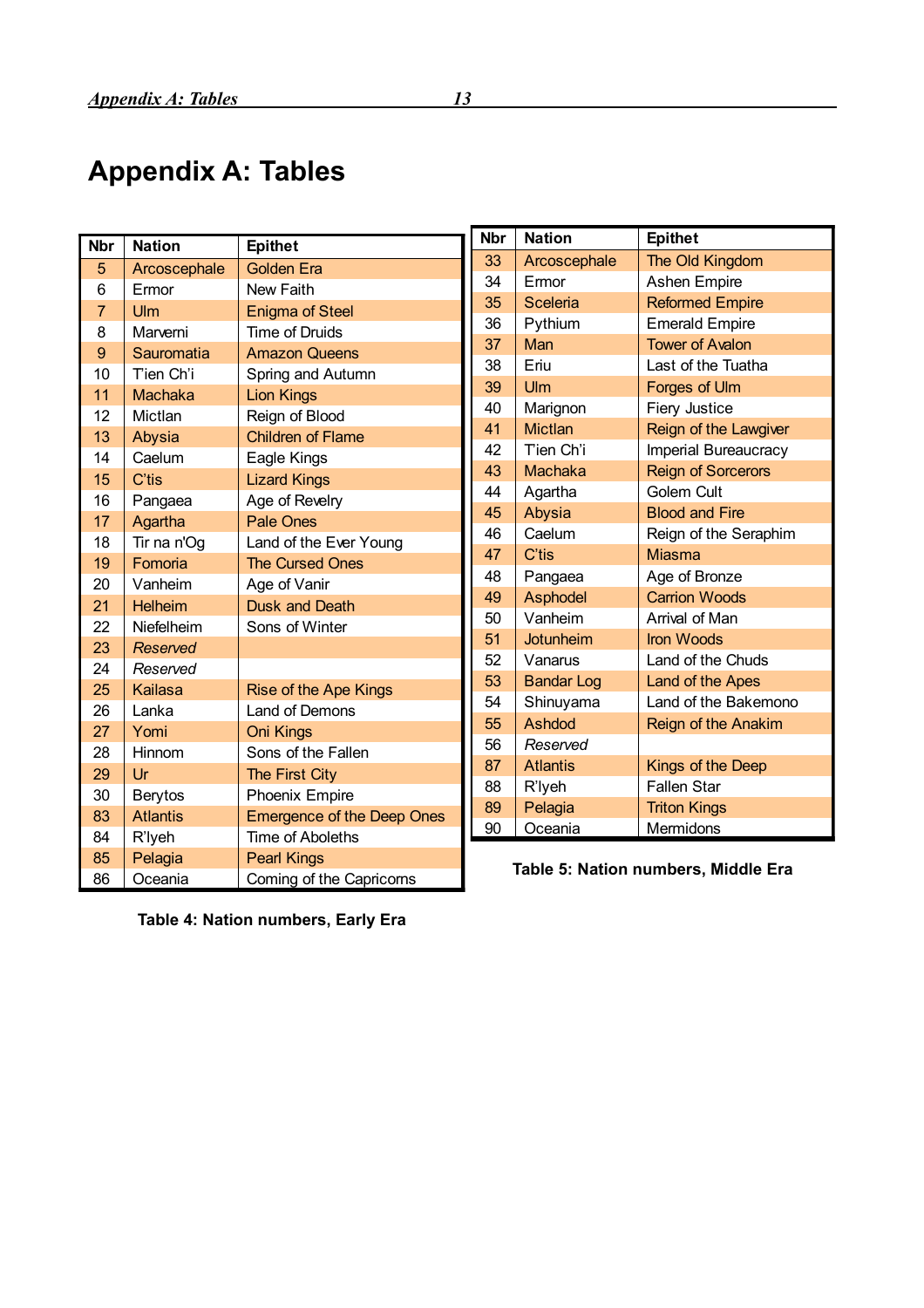| <b>Nbr</b> | <b>Nation</b>   | <b>Epithet</b>               |
|------------|-----------------|------------------------------|
| 60         | Arcoscephale    | <b>Sibylline Guidance</b>    |
| 61         | Pythium         | <b>Serpent Cult</b>          |
| 62         | Lemur           | <b>Soul Gate</b>             |
| 63         | Man             | <b>Towers of Chelms</b>      |
| 64         | Ulm             | <b>Black Forest</b>          |
| 65         | Marignon        | Conquerors of the Sea        |
| 66         | <b>Mictlan</b>  | <b>Blood and Rain</b>        |
| 67         | Tien Ch'i       | <b>Barbarian Kings</b>       |
| 68         | Reserved        |                              |
| 69         | Jomon           | Human Daimyos                |
| 70         | Agartha         | <b>Ktonian Dead</b>          |
| 71         | Abysia          | <b>Blood of Humans</b>       |
| 72         | Caelum          | <b>Return of the Raptors</b> |
| 73         | C'tis           | <b>Desert Tombs</b>          |
| 74         | Pangaea         | <b>New Era</b>               |
| 75         | Midgård         | Age of Men                   |
| 76         | Utgård          | <b>Well of Urd</b>           |
| 77         | <b>Bogarus</b>  | Age of Heroes                |
| 78         | Patala          | Reign of the Nagas           |
| 79         | Gath            | Last of the Giants           |
| 80         | Ragha           | Dual Kingdom                 |
| 91         | <b>Atlantis</b> | Frozen Sea                   |
| 92         | <b>R'lyeh</b>   | <b>Dreamlands</b>            |

|  |  | Table 6: Nation numbers, Late Era |  |  |
|--|--|-----------------------------------|--|--|
|--|--|-----------------------------------|--|--|

| <b>Nbr</b>     | <b>Req</b> | Fort                   |
|----------------|------------|------------------------|
| 1              |            | <b>Palisades</b>       |
| $\overline{2}$ | 1          | *Wooden Towers         |
| 3              |            | <b>Fortress</b>        |
| 4              |            | Castle                 |
| 5              |            | <b>Citadel</b>         |
| 6              | $3 - 5$    | *Gate House            |
| $\overline{7}$ | 6          | <i><b>*Towers</b></i>  |
| 8              | 7          | *Additional Towers     |
| 9              | $3 - 5$    | *Killing Ground        |
| 10             |            | *Deep Well             |
| 11             |            | *Supply Storage        |
| 12             |            | *Underground Storage   |
| 13             |            | <b>Crystal Citadel</b> |
| 14             |            | Magic Tower            |
| 15             |            | <b>Kelp Palisades</b>  |
| 16             |            | <b>Kelp Fortress</b>   |
| 17             |            | <b>Basalt Castle</b>   |
| 18             | terrain    | *Roads                 |
|                |            | Fort upgrade           |

#### **Table 8: Fort Numbers**

| Nbr | <b>Nation</b>        |
|-----|----------------------|
|     | Independents         |
|     | Special Independents |

**Table 7: Special nations used by AI**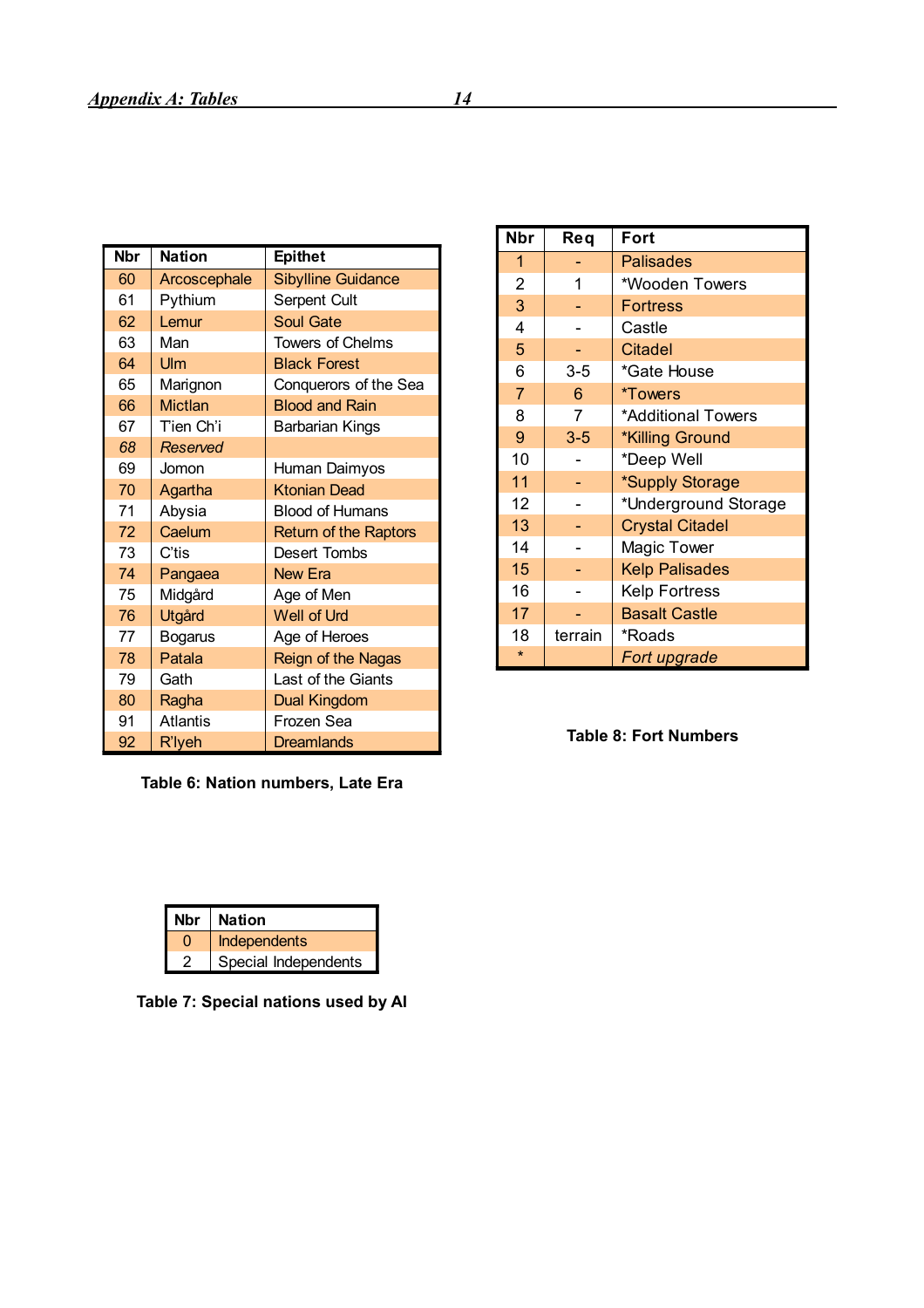| <b>Nbr</b> | <b>Poptype</b>                |
|------------|-------------------------------|
| 25         | <b>Barbarians</b>             |
| 26         | Horse Tribe                   |
| 27         | Militia, Archers, Hvy Inf     |
| 28         | Militia, Archers, Hvy Inf     |
| 29         | Militia, Archers, Hvy Inf     |
| 30         | Militia, Longbow, Knight      |
| 31         | Tritons                       |
| 32         | Lt Inf, Hvy Inf, X-Bow        |
| 33         | Lt Inf, Hvy Inf, X-Bow        |
| 34         | Raptors                       |
| 35         | <b>Slingers</b>               |
| 36         | Lizards                       |
| 37         | Woodsmen                      |
| 38         | Hoburg                        |
| 39         | Militia, Archers, Lt Inf      |
| 40         | Amazon, Crystal               |
| 41         | Amazon, Garnet                |
| 42         | Amazon, Jade                  |
| 43         | Amazon, Onyx                  |
| 44         | Troglodytes                   |
| 45         | <b>Tritons, Shark Knights</b> |
| 46         | <b>Amber Clan Tritons</b>     |
| 47         | X-Bow, Hvy Cavalry            |
| 48         | Militia, Lt Inf, Hvy Inf      |
| 49         | Militia, Lt Inf, Hvy Inf      |
| 50         | Militia, Lt Inf, Hvy Inf      |
| 51         | Militia, Lt Cav, Hvy Cav      |
| 52         | Militia, Lt Cav, Hvy Cav      |
| 53         | Militia, Lt Cav, Hvy Cav      |
| 54         | Hvy Inf, Hvy Cavalry          |
| 55         | Hvy Inf, Hvy Cavalry          |
| 56         | Hvy Inf, Hvy Cavalry          |
| 57         | <b>Shamblers</b>              |
| 58         | Lt Inf, Hvy Inf, X-Bow        |
| 59         | Militia, Lt Inf, Archers      |

**Table 9: Poptype Numbers, part 1**

| <b>Nbr</b> | <b>Poptype</b>                   |
|------------|----------------------------------|
| 60         | Militia, Lt Inf, Archers         |
| 61         | Vaettir, Trolls                  |
| 62         | <b>Tribals, Deer</b>             |
| 63         | Tritons                          |
| 64         | <b>Tritons</b>                   |
| 65         | <b>Ichtyids</b>                  |
| 66         | Vaettir                          |
| 67         | Vaettir, Dwarven Smith           |
| 68         | Slingers, Hvy Inf, Elephants     |
| 69         | Asmeg                            |
| 70         | Vaettir, Svartalf                |
| 71         | Trolls                           |
| 72         | Mermen                           |
| 73         | Tritons, Triton Knights          |
| 74         | Lt Inf, Lt Cav, Cataphracts      |
| 75         | Hoburg, LA                       |
| 76         | Hoburg, EA                       |
| 77         | <b>Atavi Apes</b>                |
| 78         | Tribals, Wolf                    |
| 79         | Tribals, Bear                    |
| 80         | <b>Tribals, Lion</b>             |
| 81         | Pale Ones                        |
| 82         | Tribals, Jaguar                  |
| 83         | Tribals, Toad                    |
| 84         | Cavemen                          |
| 85         | Kappa                            |
| 86         | Bakemono                         |
| 87         | Bakemono                         |
| 88         | Ko-Oni                           |
| 89         | Fir Bolg                         |
| 90         | <b>Turtle Tribe Tritons</b>      |
| 91         | <b>Shark Tribe Tritons</b>       |
| 92         | <b>Shark Tribe, Shark Riders</b> |
| 93         | Zotz                             |
| 94         | Lava-born                        |

**Table 10: Poptype Numbers, part 2**